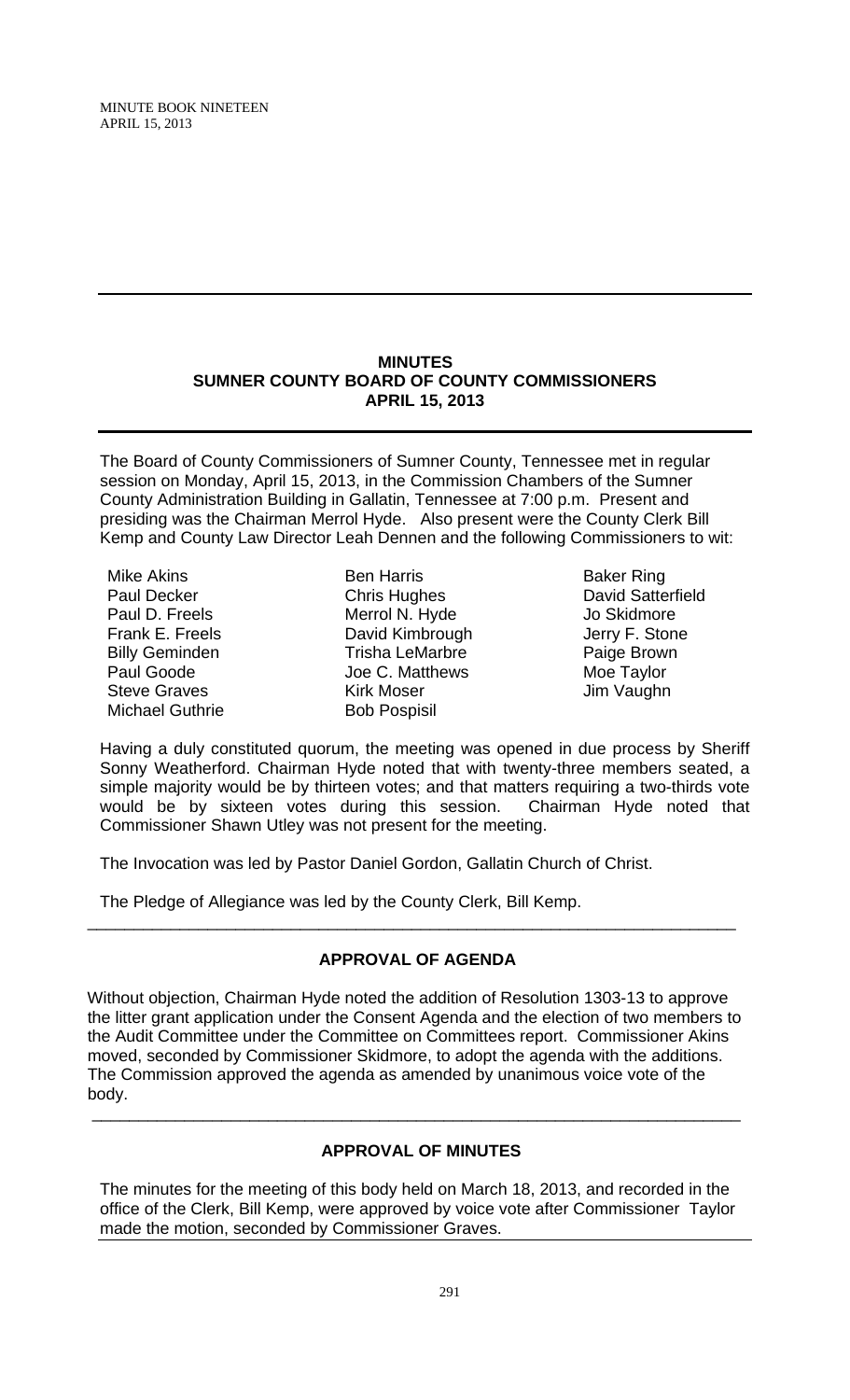## **RECOGNITION OF THE PUBLIC**

 Chairman Hyde opened the floor to allow the public to speak concerning any matter on the agenda. With no one wishing to speak, recognition of the public was closed.

#### **REPORT OF THE CHAIR**

\_\_\_\_\_\_\_\_\_\_\_\_\_\_\_\_\_\_\_\_\_\_\_\_\_\_\_\_\_\_\_\_\_\_\_\_\_\_\_\_\_\_\_\_\_\_\_\_\_\_\_\_\_\_\_\_\_\_\_\_\_\_\_\_\_\_

Chairman Hyde noted that the Veterans Service Report had been included in the Commission packets.

\_\_\_\_\_\_\_\_\_\_\_\_\_\_\_\_\_\_\_\_\_\_\_\_\_\_\_\_\_\_\_\_\_\_\_\_\_\_\_\_\_\_\_\_\_\_\_\_\_\_\_\_\_\_\_\_\_\_\_\_\_\_\_\_

County Executive Anthony Holt read the following resolution into the record:

#### **A PROCLAMATION DECLARING MAY 2, 2013 AS DAY OF PRAYER IN SUMNER COUNTY, TENNESSEE**

 **WHEREAS,** prayer has always been a part of American life and many of us rely on prayer for comfort and direction not only for ourselves, but our friends, neighbors, and our country; and

**WHEREAS,** this year's theme, "Pray for America", reminds us that we should not only give thanks for our great Nation but ask God to provide us guidance, unity, and wisdom to meet our daily challenges; and

 **WHEREAS,** we are proud and thankful to live in the United States of America and to have all the blessings that God has bestowed upon us and pray for our freedom, safety, and well being for today and in the days to come.

 **NOW, THEREFORE, BE IT PROCLAIMED** by County Executive, Anthony Holt, that May 2, 2013 shall be proclaimed a **Day of Prayer** in Sumner County, Tennessee and further that the citizens of our county join with our State and Nation on May 2<sup>nd</sup> in observation of the sixty-second National Day of Prayer.

**\_\_\_\_\_\_\_\_\_\_\_\_\_\_\_\_\_\_\_\_\_\_\_\_\_\_\_\_\_\_\_\_\_\_\_\_\_\_\_\_\_\_\_\_\_\_\_\_\_\_\_\_\_\_\_\_\_\_\_\_\_\_\_\_**

\_\_\_\_\_\_\_\_\_\_\_\_\_\_\_\_\_\_\_\_\_\_\_\_\_\_\_\_\_\_\_\_\_\_\_\_\_\_\_\_\_\_\_\_\_\_\_\_\_\_\_\_\_\_\_\_\_\_\_\_\_\_\_\_\_\_\_\_\_\_

Upon motion of Commissioner Matthews, seconded by Commissioner Pospisil, Chairman Hyde declared the resolution declaring a Day of Prayer approved unanimously by the body.

Commissioner Decker read the following resolution into the record:

#### **A RESOLUTION HONORING PAT CONNER FOR HER TWENTY-SEVEN YEARS OF SERVICE AS SAFE SCHOOLS, HEALTHY SCHOOLS COORDINATOR FOR SUMNER COUNTY**

 **WHEREAS,** Mrs. Pat Connor began her work in drug and alcohol prevention education in 1986 as an alcohol and drug prevention educator and was one of the founders of the Just Say No Program in Sumner County and the Sumner County Anti-Drug Coalition; and

**WHEREAS,** Pat has guided the district in its implementation of many alcohol and drug prevention programs, to include NOAHS Promise, CARE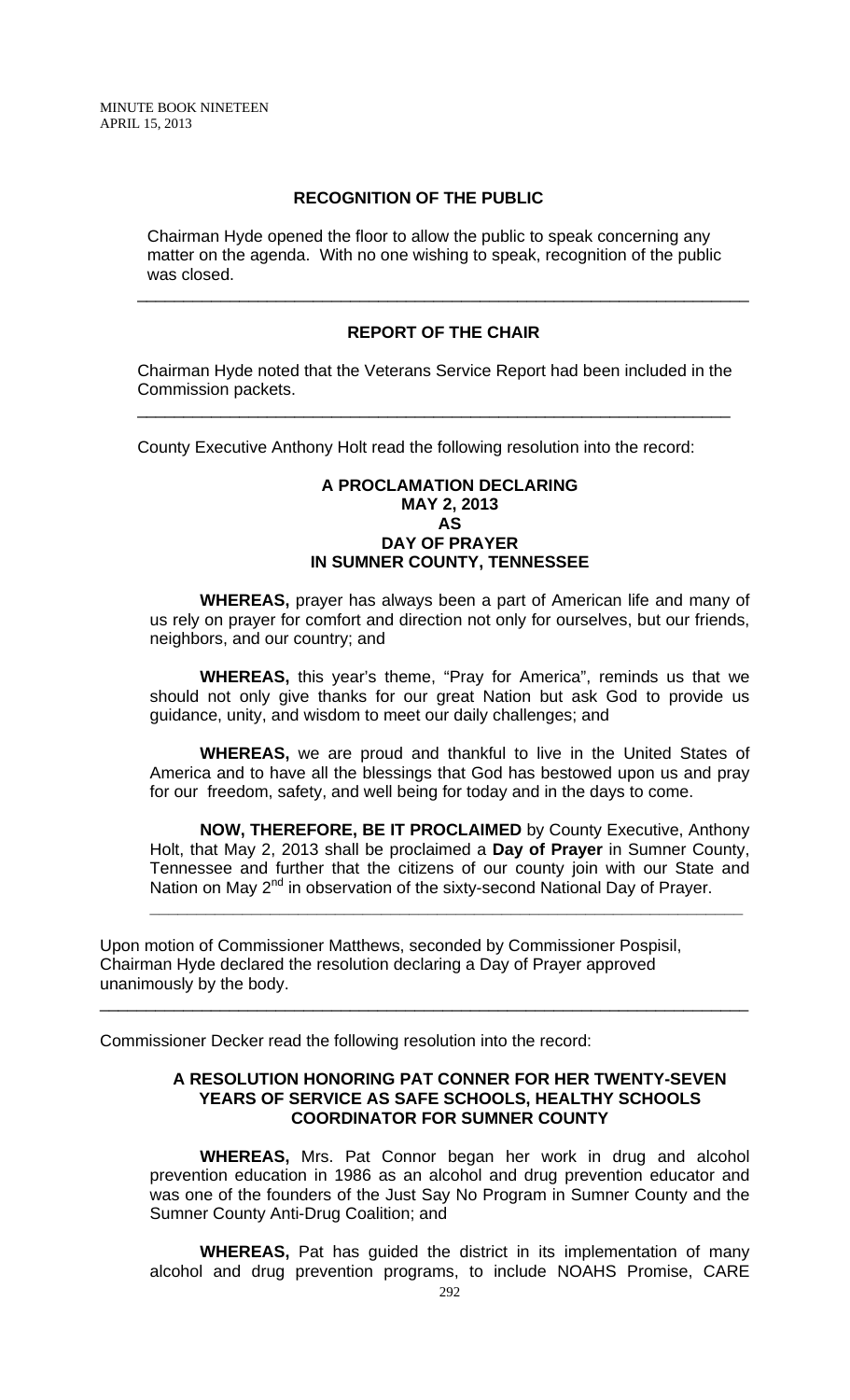Teams, the district's anti-bullying programs, UNITY.com afterschool program, Safe Schools initiative, and at-risk programming for students; and

 **WHEREAS,** through Pat's efforts, the school system has been successful in raising millions of dollars in grants to implement programs to support student achievement including 21<sup>st</sup> Century Community Learning Centers, Lottery For Education Afterschool Programs (LEAPS), Safe Schools Act of 1998, the Safe and Supportive Schools Grant, Youth Empowerment Initiative, Grant to Reduce Alcohol Abuse, and Family Resource Center.

 **NOW, THEREFORE, BE IT RESOLVED** by the Sumner County Board of County Commissioners meeting in regular season on this the 15<sup>th</sup> day of April 2013, that this body does hereby commend and honor Mrs. Pat Connor for her outstanding and devoted service to the Sumner County; and

**BE IT FURTHER RESOLVED** that this resolution is to be spread on the minutes of this body and the Clerk is to furnish a copy of this resolution to Mrs. Pat Connor.

**\_\_\_\_\_\_\_\_\_\_\_\_\_\_\_\_\_\_\_\_\_\_\_\_\_\_\_\_\_\_\_\_\_\_\_\_\_\_\_\_\_\_\_\_\_\_\_\_\_\_\_\_\_\_\_\_\_\_\_\_\_\_\_\_**

Upon motion of Commissioner Matthews, seconded by Commissioner Pospisil, Chairman Hyde declared the resolution honoring Mrs. Connor approved unanimously by the body.

\_\_\_\_\_\_\_\_\_\_\_\_\_\_\_\_\_\_\_\_\_\_\_\_\_\_\_\_\_\_\_\_\_\_\_\_\_\_\_\_\_\_\_\_\_\_\_\_\_\_\_\_\_\_\_\_\_\_\_\_\_\_\_\_\_\_\_\_\_\_

Commissioner Decker read the following resolution into the record:

## **A RESOLUTION HONORING TERRIANNA DOUGLAS FOR HER THIRTY-FIVE-YEAR SERVICE WITH THE SUMNER COUNTY BOARD OF EDUCATION AND HER OUTSTANDING TEACHING ENDEAVORS**

 **WHEREAS,** Ms. Terrianna Douglas, who has taught for thirty-five years in the Sumner County School System; and

**WHEREAS,** Ms. Douglas teaches English and Journalism at Westmoreland High School and for her years of service and guidance to students, she is being honored for her outstanding teaching guidance; and

**WHEREAS,** Ms. Douglas, through her dedication to the noble profession of teaching, has positively influenced countless students during her tenure and for her efforts, generations of future students be positively affected.

**NOW, THEREFORE BE IT RESOLVED** by the Sumner County Board of County Commissioners meeting in regular session on this the 15<sup>th</sup> day of April, 2013, that this body hereby congratulates and commends Terrianna Douglas for her dedication and outstanding service to the youth of our county; and

**BE IT FURTHER RESOLVED** that this resolution is to be spread on the minutes of this body and the Clerk is to provide a copy of this resolution to Ms. Terrianna Douglas.

**\_\_\_\_\_\_\_\_\_\_\_\_\_\_\_\_\_\_\_\_\_\_\_\_\_\_\_\_\_\_\_\_\_\_\_\_\_\_\_\_\_\_\_\_\_\_\_\_\_\_\_\_\_\_\_\_\_\_\_\_\_\_\_\_**

Upon motion of Commissioner Taylor, seconded by Commissioner Akins, Chairman Hyde declared the resolution honoring Ms. Douglas approved unanimously by the body.

\_\_\_\_\_\_\_\_\_\_\_\_\_\_\_\_\_\_\_\_\_\_\_\_\_\_\_\_\_\_\_\_\_\_\_\_\_\_\_\_\_\_\_\_\_\_\_\_\_\_\_\_\_\_\_\_\_\_\_\_\_\_\_\_\_\_\_\_\_\_

Commissioner Decker read the following resolution into the record:

**A RESOLUTION HONORING DERRI CASH AS THE SUMNER COUNTY, TENNESSEE TEACHER OF THE YEAR, GRADE FIVE**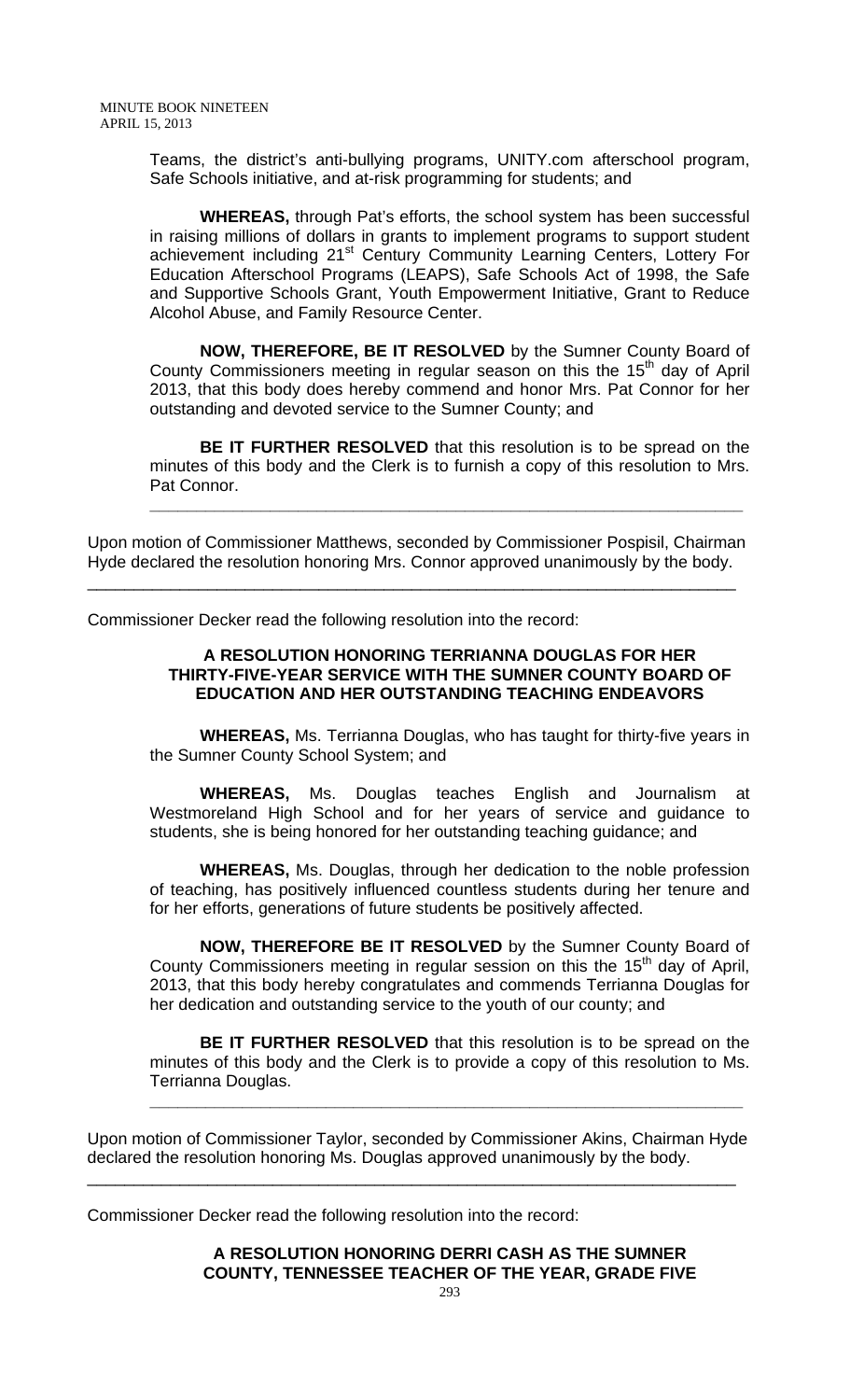**WHEREAS,** Derri Cash, who has been a teacher in the Sumner County for the past six years, was recently selected as the 2013 Teacher of the Year and won the overall award on the elementary level; and

**WHEREAS,** Ms. Cash teaches a fifth grade class at Lakeside Elementary School and, through dedication to the noble profession of teaching, has positively influenced numerous students during her tenure; and

**WHEREAS,** Ms. Cash has made learning fun, easier and has encouraged her students to succeed, not only in the classroom, but in the challenges of life.

**NOW, THEREFORE, BE IT RESOLVED** by the Sumner County Board of County Commissioners meeting in regular session on this the  $15<sup>th</sup>$  day of April, 2013, that this body does hereby commend and congratulate Derri Cash for her dedication and service to this county and for her receipt of this award; and

**BE IT FURTHER RESOLVED** that this resolution shall be spread on the minutes of this body and the Clerk is to furnish a copy of this resolution to Ms. Derri Cash.

**\_\_\_\_\_\_\_\_\_\_\_\_\_\_\_\_\_\_\_\_\_\_\_\_\_\_\_\_\_\_\_\_\_\_\_\_\_\_\_\_\_\_\_\_\_\_\_\_\_\_\_\_\_\_\_\_\_\_\_\_\_\_\_\_**

Upon motion of Commissioner Decker, seconded by Commissioner LeMarbre, Chairman Hyde declared the resolution honoring Ms. Cash approved unanimously by the body.

\_\_\_\_\_\_\_\_\_\_\_\_\_\_\_\_\_\_\_\_\_\_\_\_\_\_\_\_\_\_\_\_\_\_\_\_\_\_\_\_\_\_\_\_\_\_\_\_\_\_\_\_\_\_\_\_\_\_\_\_\_\_\_\_\_\_\_\_\_\_

Commissioner Decker read the following resolution into the record:

### **A RESOLUTION HONORING DARRELL DUNCAN AS THE SUMNER COUNTY, TENNESSEE TEACHER OF THE YEAR, GRADES NINE THROUGH TWELVE**

 **WHEREAS,** Darrel Duncan, who has been a teacher in the Sumner County for the past six years, was recently selected as the 2013 Teacher of the Year for grades nine through twelve; and

**WHEREAS,** Mr. Duncan teaches U.S. History at Merrol Hyde Magnet School and has positively influenced many students and encouraged them to succeed inside as well as outside of the classroom; and

**WHEREAS,** Mr. Duncan strives to make learning enjoyable to his students with his ability to relate to all children, making a difference in the lives of all who know him.

**NOW, THEREFORE, BE IT RESOLVED** by the Sumner County Board of County Commissioners meeting in regular session on this the  $15<sup>th</sup>$  day of April, 2013, that this body does hereby commend and congratulate Darrell Duncan for his dedication and service to this county and for his receipt of this award; and

**BE IT FURTHER RESOLVED** that this resolution shall be spread on the minutes of this body and the Clerk is to furnish a copy of this resolution to Mr. Darrell Duncan.

**\_\_\_\_\_\_\_\_\_\_\_\_\_\_\_\_\_\_\_\_\_\_\_\_\_\_\_\_\_\_\_\_\_\_\_\_\_\_\_\_\_\_\_\_\_\_\_\_\_\_\_\_\_\_\_\_\_\_\_\_\_\_\_\_**

Upon motion of Commissioner Decker, seconded by Commissioner Ring, Chairman Hyde declared the resolution honoring Mr. Duncan approved unanimously by the body.

\_\_\_\_\_\_\_\_\_\_\_\_\_\_\_\_\_\_\_\_\_\_\_\_\_\_\_\_\_\_\_\_\_\_\_\_\_\_\_\_\_\_\_\_\_\_\_\_\_\_\_\_\_\_\_\_\_\_\_\_\_\_\_\_\_\_\_\_\_\_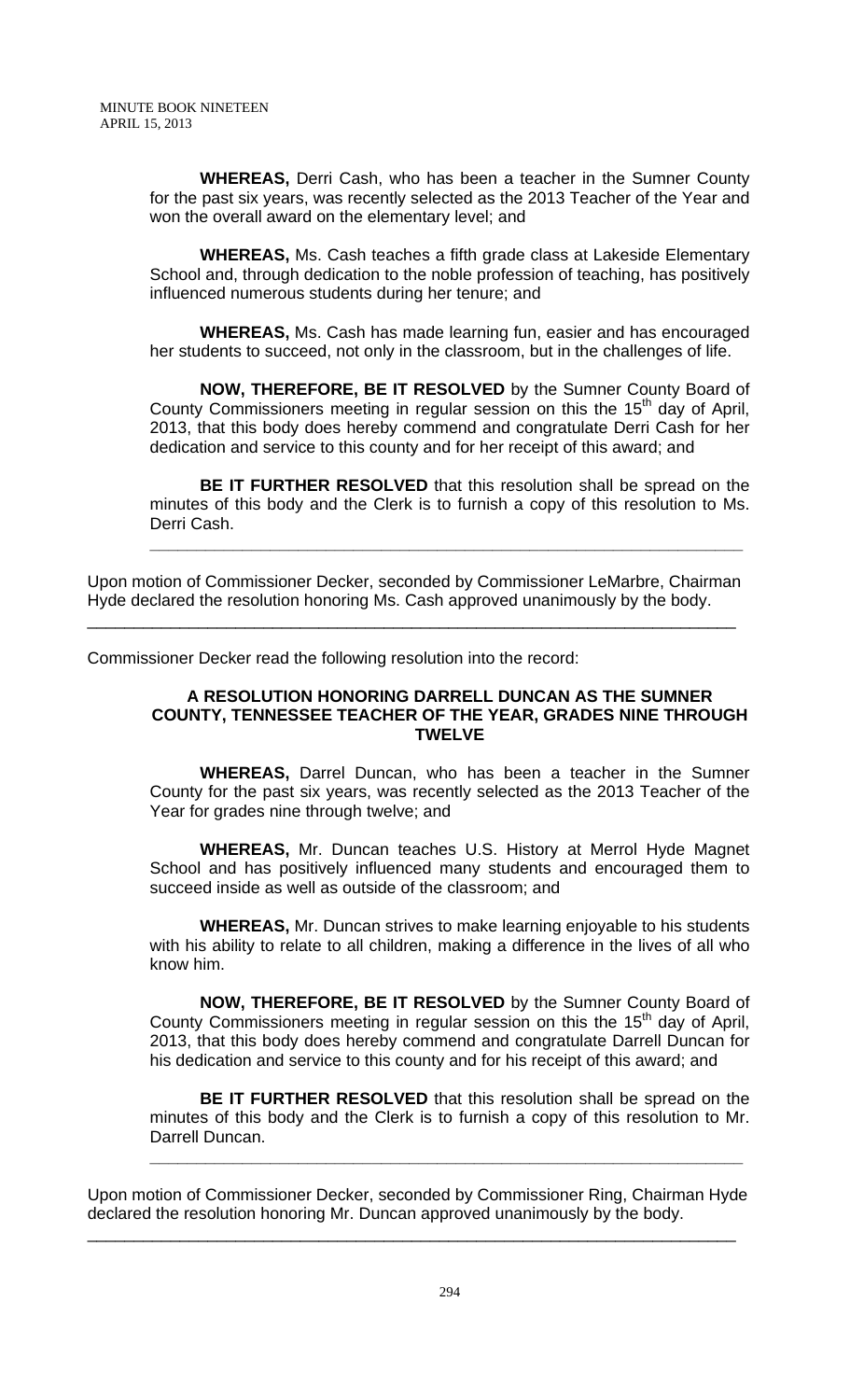Commissioner Decker read the following resolution into the record:

### **A RESOLUTION HONORING KIM HARKREADER AS THE SUMNER COUNTY, TENNESSEE TEACHER OF THE YEAR, GRADES KINDERGARTEN THROUGH FOUR**

**WHEREAS,** Kim Harkreader was recently selected as Sumner County, Tennessee Teacher of the Year for Grades Kindergarten through four; and

**WHEREAS,** Ms. Harkreader, a graduate of Brigham Young University and Tennessee State University, has been a teacher in Sumner County system for the past ten years; and

**WHEREAS,** Ms. Harkreader has endeavored to help her students to get a good start in their educational careers and prepare them for future success, and has given countless hours to numerous educational endeavors and has been a positive influence to her young students.

 **NOW THEREFORE, BE IT RESOLVED** by the Sumner County Board of County Commissioners meeting in regular session on this the 15th day of April, 2013, that this body does hereby commend Ms. Kim Harkreader for her dedication and outstanding service to the youth of our county; and

**BE IT FURTHER RESOLVED** that this resolution is to be spread on the minutes of this body and the Clerk is to provide a copy of this resolution to Ms. Kim Harkreader.

**\_\_\_\_\_\_\_\_\_\_\_\_\_\_\_\_\_\_\_\_\_\_\_\_\_\_\_\_\_\_\_\_\_\_\_\_\_\_\_\_\_\_\_\_\_\_\_\_\_\_\_\_\_\_\_\_\_\_\_\_\_\_\_\_**

Upon motion of Commissioner Decker, seconded by Commissioner Matthews, Chairman Hyde declared the resolution honoring Ms. Harkreader approved unanimously by the body.

\_\_\_\_\_\_\_\_\_\_\_\_\_\_\_\_\_\_\_\_\_\_\_\_\_\_\_\_\_\_\_\_\_\_\_\_\_\_\_\_\_\_\_\_\_\_\_\_\_\_\_\_\_\_\_\_\_\_\_\_\_\_\_\_\_\_\_\_\_\_

# **REPORT FROM COUNTY OFFICIALS**

County Officials filed the following reports: County Investments, County General Fund, County Debt Service Fund, County Highway Fund, County Capital Outlay Fund, School General Purpose Fund, School Federal Projects Fund, School Food Service Fund, Employee Health Insurance Trust Fund, Employee Dental Insurance Trust Fund, Casualty Insurance Trust Fund, County Trustee Funds, Special Reports: County Dental Insurance Claim Payments, County Health Insurance Claim Payments, County Property Tax Collections, County EMS Billing/Collections/Balances, County Sales Tax Collections, County Wheel Tax Collections, County Tax Rates/Property Values and County School Loan Program Rates. Approval of the filing of these records does not certify to the accuracy of the documents.

## **CONSENT AGENDA**

Chairman Hyde called for a motion to approve the following items on the Consent Agenda. Commissioner Taylor moved for approval; Commissioner Akins seconded the motion.

### **1304-06 A RESOLUTION APPROPRIATING \$840.00 AS PASS-THROUGH FUNDS TO PORTLAND LIBRARY FROM DONATIONS TO FURNITURE AND FIXTURES**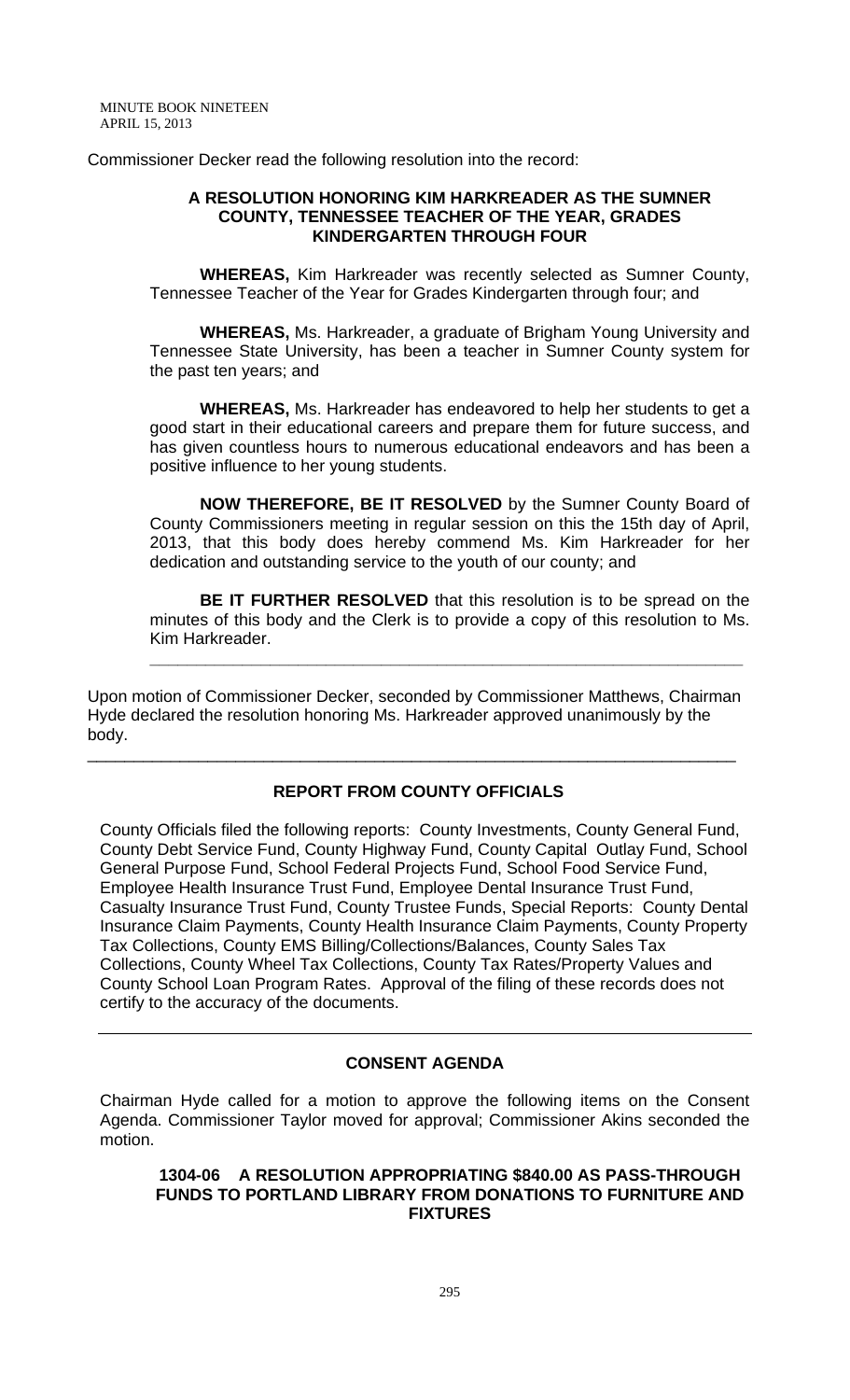**BE IT RESOLVED** by the Sumner County Board of County Commissioners meeting in regular session on this the 15<sup>th</sup> day of April, 2013, that this body hereby appropriates \$840.00 as pass-through funds to Portland Library from donations to furniture and fixtures expense line as shown on the attachment herewith.

## **1304-07 A RESOLUTION APPROPRIATING \$5,000.00 FROM COUNTY GENERAL UNASSIGNED FUND BALANCE TO GENERAL SESSSIONS COURT FOR AUDIO RECORDING EQUIPMENT**

**\_\_\_\_\_\_\_\_\_\_\_\_\_\_\_\_\_\_\_\_\_\_\_\_\_\_\_\_\_\_\_\_\_\_\_\_\_\_\_\_\_\_\_\_\_\_\_\_\_\_\_\_\_\_\_\_\_\_\_\_\_\_\_\_**

**BE IT RESOLVED** by the Sumner County Board of County Commissioners meeting in regular session on this the 15<sup>th</sup> day of April, 2013, that this body hereby appropriates \$5,000.00 from County General Unassigned Fund Balance to General Sessions Court for audio recording equipment as shown on the attachment herewith.

**\_\_\_\_\_\_\_\_\_\_\_\_\_\_\_\_\_\_\_\_\_\_\_\_\_\_\_\_\_\_\_\_\_\_\_\_\_\_\_\_\_\_\_\_\_\_\_\_\_\_\_\_\_\_\_\_\_\_\_\_\_\_\_\_**

## **1304-08 A RESOLUTION FOR 2011 PROPERTY TAX ROLL PICK-UPS SETTLEMENT**

 **WHEREAS**, Section 5-5-124, of the Tennessee Code Annotated, allows the Trustee of Sumner County, Tennessee to obtain credit in final settlement of the 2011 property tax roll totaling \$1,193,330.18; and

**WHEREAS**, this amount represents changes due to pick-ups added by the Property Assessor of Sumner County, Tennessee, State Board of Equalization, and Assessment Appeal Commission.

**NOW, THEREFORE, BE IT RESOLVED**, by the Sumner County Board of County Commissioners meeting in regular session on this the  $15<sup>th</sup>$  day of April, 2013, that this body does hereby allow the Trustee of Sumner County, Tennessee, a credit in the final settlement of the 2011 property tax roll totaling \$1,193,330.18 due to pick-ups added.

## **1304-09 A RESOLUTION ALLOWING THE TRUSTEE'S OFFICE A CREDIT IN THE FINAL SETTLEMENT OF THE 2011 PROPERTY TAX ROLL TOTALING \$145,555.44 DUE TO CHANGES OF ERRORS AND RELEASES**

**\_\_\_\_\_\_\_\_\_\_\_\_\_\_\_\_\_\_\_\_\_\_\_\_\_\_\_\_\_\_\_\_\_\_\_\_\_\_\_\_\_\_\_\_\_\_\_\_\_\_\_\_\_\_\_\_\_\_\_\_\_\_\_\_**

 **WHEREAS**, Section 5-5-124, of the Tennessee Code Annotated, allows the Trustee of Sumner County, Tennessee, to obtain credit in final settlement of the 2011 property tax roll totaling \$145,555.44; and

**WHEREAS**, this amount represents changes due to errors and releases made by the Property Assessor of Sumner County, Tennessee, State Board of Equalization, and Assessment Appeal Commission;

**NOW, THEREFORE, BE IT RESOLVED** by the Sumner County Board of County Commissioners meeting in regular session on this the 15<sup>th</sup> day of April, 2013, that this body does hereby allow the Trustee of Sumner County, Tennessee, a credit in the final settlement of the 2011 property tax roll totaling \$145,555.44 due to changes of errors and releases (a list of which is attached).

**\_\_\_\_\_\_\_\_\_\_\_\_\_\_\_\_\_\_\_\_\_\_\_\_\_\_\_\_\_\_\_\_\_\_\_\_\_\_\_\_\_\_\_\_\_\_\_\_\_\_\_\_\_\_\_\_\_\_\_\_\_\_\_\_**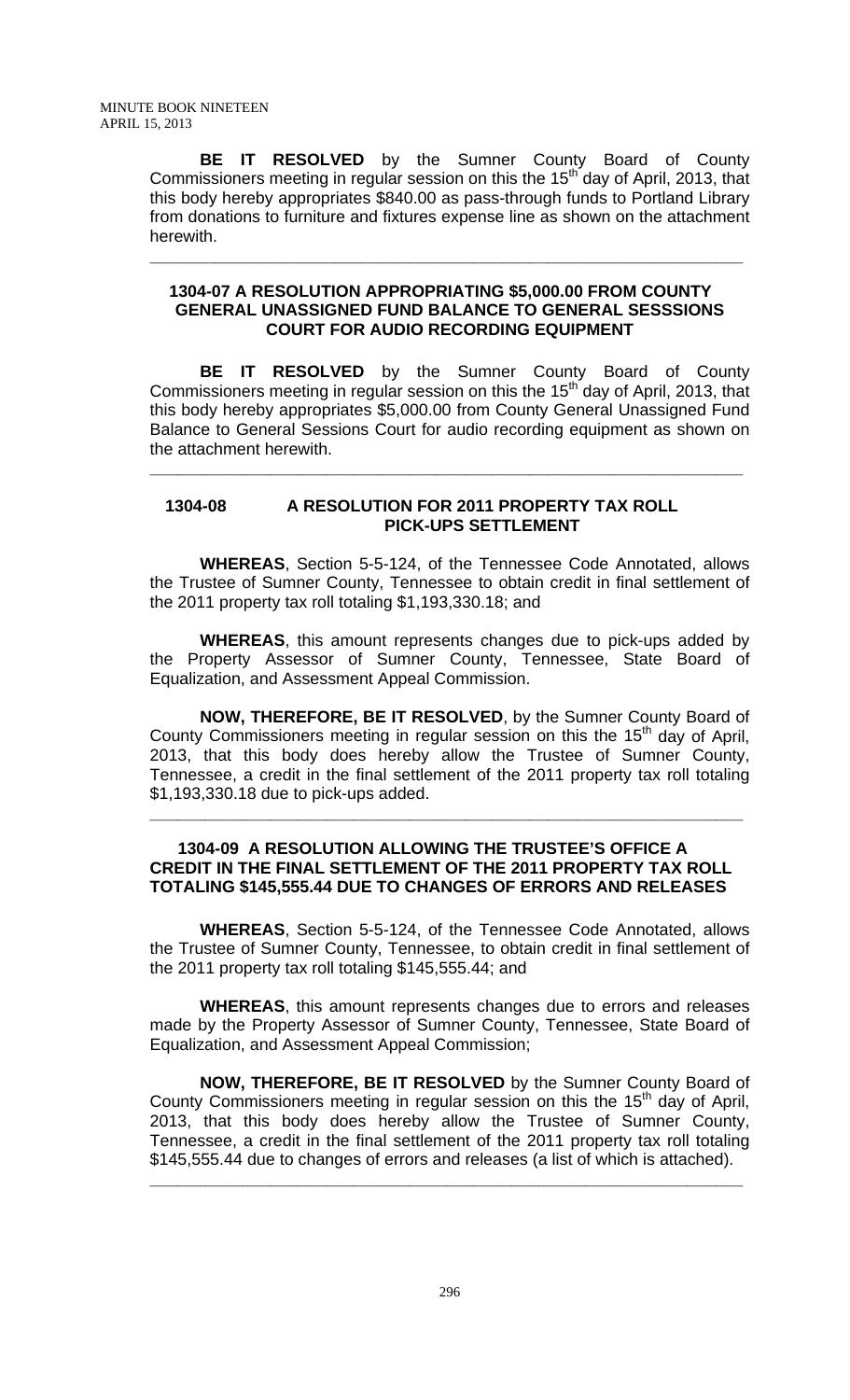## **1304-10 A RESOLUTION DECLARING VARIOUS ITEMS FROM THE FINANCE DEPARTMENT AS SURPLUS AND AUTHORIZING DISPOSAL OR SALE OF SAME PURSUANT TO EXISITING POLICIES AND PROCEDURES**

 **BE IT RESOLVED** by the Sumner County Board of County Commissioners meeting in regular session on this the 15<sup>th</sup> day of April, 2013 that this body does hereby declare various items from the Finance Department as surplus as shown on the attachment; and

**BE IT FURTHER RESOLVED,** that the disposal or sale of the same is authorized pursuant to existing policies and procedures.

**\_\_\_\_\_\_\_\_\_\_\_\_\_\_\_\_\_\_\_\_\_\_\_\_\_\_\_\_\_\_\_\_\_\_\_\_\_\_\_\_\_\_\_\_\_\_\_\_\_\_\_\_\_\_\_\_\_\_\_\_\_\_\_\_**

## **1304-11 A RESOLUTION ACCEPTING CAMERON WAY AS A COUNTY ROAD**

**BE IT RESOLVED** by the Sumner County Board of County Commissioners meeting in regular session on this the 15<sup>th</sup> day of April, 2013, that this body hereby accepts Cameron Way as a Class I County Road as shown on the attached data sheet; and

**BE IT FURTHER RESOLVED** that said road be added to the official Road List.

## **1304-12 A RESOLUTION ACCEPTING ACADEMY ROAD FORMERLY HIGHWAY 109 NORTH AS A COUNTY ROAD**

**\_\_\_\_\_\_\_\_\_\_\_\_\_\_\_\_\_\_\_\_\_\_\_\_\_\_\_\_\_\_\_\_\_\_\_\_\_\_\_\_\_\_\_\_\_\_\_\_\_\_\_\_\_\_\_\_\_\_\_\_\_\_\_\_**

**BE IT RESOLVED** by the Sumner County Board of County Commissioners meeting in regular session on this the 15<sup>th</sup> day of April, 2013, that this body hereby accepts Academy Road as a Class I County Road as shown on the attached data sheet; and

**BE IT FURTHER RESOLVED** that said road be added to the official Road List.

**\_\_\_\_\_\_\_\_\_\_\_\_\_\_\_\_\_\_\_\_\_\_\_\_\_\_\_\_\_\_\_\_\_\_\_\_\_\_\_\_\_\_\_\_\_\_\_\_\_\_\_\_\_\_\_\_\_\_\_\_\_\_\_\_**

**1304-13 A RESOLUTION AUTHORIZING SUBMISSION OF AN APPLICATION FOR LITTER AND TRASH COLLECTING GRANT FROM THE TENNESSEE DEPARTMENT OF TRANSPORTATION, AUTHORIZING THE ACCEPTANCE OF SAID GRANT AND ALLOWING THE COUNTY EXECUTIVE, THE HIGHWAY SUPERINTENDENT AND THE COUNTY LAW DIRECTOR TO EXECUTE THE NECESSARY DOCUMENTS FOR ACCEPTANCE** 

**WHEREAS**, the Sumner County Highway Department intends to apply for a Litter and Trash Collecting Grant from the Tennessee Department of Transportation; and

**WHEREAS**, the contract for the grant will impose certain legal obligations upon the Sumner County Highway Department.

**NOW, THEREFORE, BE IT RESOLVED** by the Sumner County Board of County Commissioners meeting in regular session on this the  $15<sup>th</sup>$  day of April, 2013 that the Highway Superintendent is authorized to apply on behalf of the Sumner County Highway Department for a Litter and Trash Collecting Grant from the Tennessee Department of Transportation; and

**BE IT FURTHER RESOLVED**, that should said application be approved by the Tennessee Department of Transportation, then the County Executive, the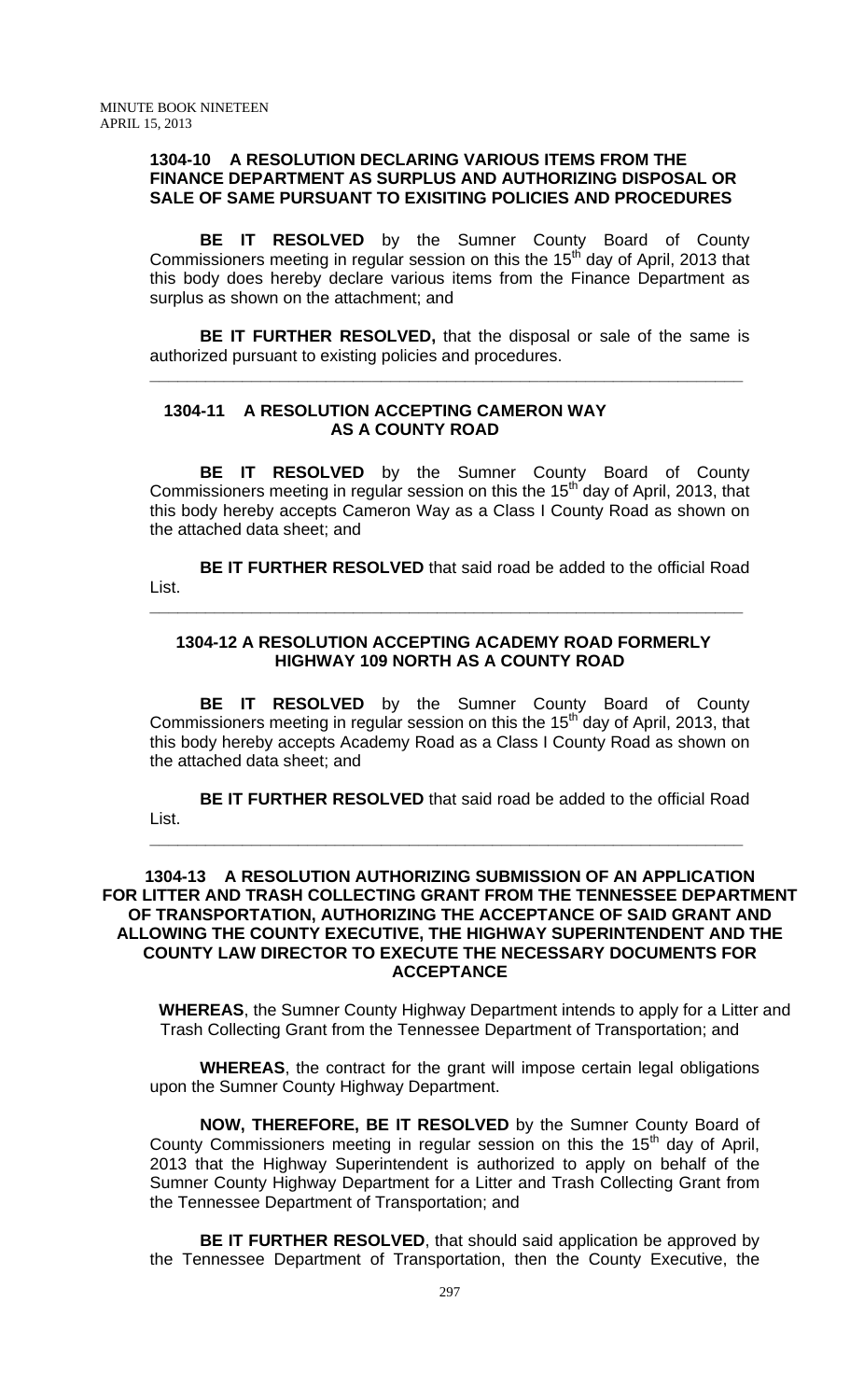Highway Superintendent and County Law Director are authorized to execute contracts or other necessary documents which may be required to signify acceptance of the Litter and Trash Collecting Grant by the Sumner County Highway Department.

## **Tax Refunds**

\_\_\_\_\_\_\_\_\_\_\_\_\_\_\_\_\_\_\_\_\_\_\_\_\_\_\_\_\_\_\_\_\_\_\_\_\_\_\_\_\_\_\_\_\_\_\_\_\_\_\_\_\_\_\_\_\_\_\_\_\_\_\_\_\_

| $\bullet$ | <b>Cumberland Judgment Recovery</b> | \$164.00  |
|-----------|-------------------------------------|-----------|
| $\bullet$ | Daniel L. Davis etux Afton N.       | \$ 552.76 |
| $\bullet$ | Foxs Pizza Den                      | \$254.76  |

Chairman Hyde declared the items on the Consent Agenda approved unanimously by the body on the first and final reading.

\_\_\_\_\_\_\_\_\_\_\_\_\_\_\_\_\_\_\_\_\_\_\_\_\_\_\_\_\_\_\_\_\_\_\_\_\_\_\_\_\_\_\_\_\_\_\_\_\_\_\_\_\_\_\_\_\_\_\_\_\_\_\_\_\_

Chairman Hyde introduced the following resolution:

## **1304-NOT A RESOLUTION TO APPROVE AND ACCEPT APPLICATIONS FOR NOTARIES PUBLIC POSITIONS AND PERSONAL SURETY GUARANTORS**

 **WHEREAS,** according to the law of the State of Tennessee, an individual must apply for the office of notary public in the county of residence, or of their principal place of business; and

 **WHEREAS**, state statute requires personal sureties making bonds for Notaries publics to be approved by the Sumner County Commission; and

 **WHEREAS,** said applicant must be approved by the County Commission assembled; and

 **–––––––––––––––––––––––––––––––––––––––––––––––––––––––––**

 **WHEREAS,** Bill Kemp, Sumner County Clerk, has certified according to the records of his office that the persons named on the attached listing labeled "SUMNER COUNTY NOTARY PUBLIC APPLICATIONS and SURETY GUARANTORS" have duly applied for the positions so sought; and

## **BE IT FURTHER RESOLVED THAT THIS TAKE EFFECT FROM AND AFTER PASSAGE.**

## **NOTARIES PUBLIC TO BE ELECTED**

ALLEN ARTHUR PATRICIA J KIBBEY JOHN BATEMAN TERESA LINDSEY JAMES CHARLES BOWMAN JR SUZANNE MECHKOWSKI JACOB BUTLER DEBBIE A MITCHELL MICHELE BUTLER KATHRYN M MOUNTS NICOLE L CHADWELL L NASH W CHALFIN AUDRA ORDONEZ TINA CLAIBORNE MARCUS DOSBORNE CHRIS CLINTON ANNA J PERDUE EUGENE CONYER KIMBERLY C PHILLIPS<br>
PATRICIA CRUZ-ARNOLD LINN PITTENGER PATRICIA CRUZ-ARNOLD RONALD DURRETT MICHAELA PROCTER KENNETH E FLATT II MELISSA D ROGERS FRANK B FOX ALESA S RUTLEDGE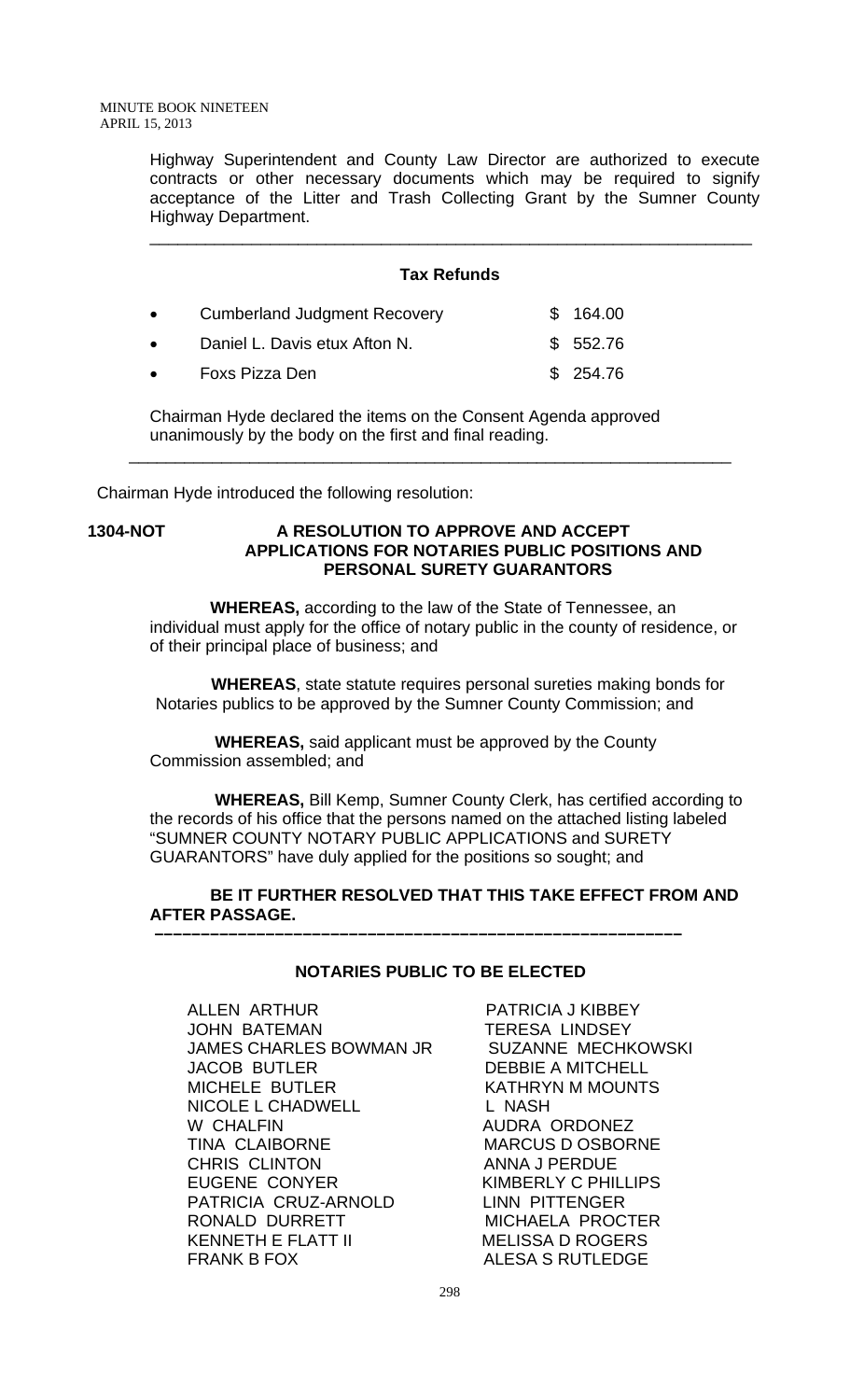| <b>JOHNNY C GARRETT</b><br>ANGELA GRAVES<br><b>ANNETTA P GREGORY</b><br><b>BETSY R HAWKINS</b><br><b>KATHY D HAYNES</b><br>PAMELA L HILTZ<br><b>JUDY S HUNTER</b><br><b>KIRSTIE A JOHNSON</b><br><b>KATHY A JONES</b> | NICOLE P SCARBOROUGH<br><b>CHARLENE SHELTON</b><br><b>JANET HUCKEBY SHOEMAKER</b><br><b>JO SKIDMORE</b><br><b>HEATHER SMITH</b><br><b>MELISSA WHITED</b><br><b>BELINDA G WILKS</b><br><b>LISA C WILLIAMS</b><br>PERSONAL SURETY |
|-----------------------------------------------------------------------------------------------------------------------------------------------------------------------------------------------------------------------|---------------------------------------------------------------------------------------------------------------------------------------------------------------------------------------------------------------------------------|
|                                                                                                                                                                                                                       | <b>MARK A SKIDMORE</b><br><b>ROSA LONG</b>                                                                                                                                                                                      |
|                                                                                                                                                                                                                       |                                                                                                                                                                                                                                 |

Upon motion of Commissioner Ring, seconded by Commissioner Harris, voting was recorded in the following manner:

| 1304-NOTARY     |   | <b>Yes: 20</b> | <b>No: 0</b> | <b>Abs: 3</b> | 07:26 PM |
|-----------------|---|----------------|--------------|---------------|----------|
| Guthrie         | Y | Pospisil       |              |               |          |
| <b>Skidmore</b> | Y | P. Freels      | Y            | <b>Stone</b>  | Α        |
| Hughes          | Y | Kimbrough      | Y            | Goode         | Y        |
| Moser           | Y | <b>Decker</b>  | Y            | Hyde          |          |
| <b>Brown</b>    | Y | Vaughn         | Y            | LeMarbre      | Y        |
| <b>Matthews</b> | Α | <b>Harris</b>  | Y            | Ring          | Y        |
| Graves          | Y | Satterfield    | Α            | F. Freels     | Y        |
| <b>Akins</b>    |   | Taylor         |              | Geminden      |          |

Chairman Hyde declared the election of Notaries Public by the body.

## **COMMITTEE ON COMMITTEES**

\_\_\_\_\_\_\_\_\_\_\_\_\_\_\_\_\_\_\_\_\_\_\_\_\_\_\_\_\_\_\_\_\_\_\_\_\_\_\_\_\_\_\_\_\_\_\_\_\_\_\_\_\_\_\_\_\_\_\_\_\_\_\_\_\_\_\_\_\_

Commissioner Moser brought forth the names of Commissioner Geminden and Commissioner Graves to serve on the Audit Committee and so moved. Commissioner Frank Freels seconded the motion and the Commission voted unanimously to approve the nominees for election to the Audit Committee.

\_\_\_\_\_\_\_\_\_\_\_\_\_\_\_\_\_\_\_\_\_\_\_\_\_\_\_\_\_\_\_\_\_\_\_\_\_\_\_\_\_\_\_\_\_\_\_\_\_\_\_\_\_\_\_\_\_\_\_\_\_\_\_\_\_\_\_\_\_\_\_\_\_\_\_

## **EDUCATION COMMITTEE**

 Commissioner Decker reported that school officials presented the school safety audit to the Education Committee this past meeting. He said the bids would be let soon for the project, which will be coming back to the Committee for approval.

 Chairman Hyde took a point of personal privilege to recognize Board of Education Chairman Ted Wise.

## **HIGHWAY COMMISSION**

Commissioner Graves reported that the Highway Commission passed two resolutions presented under Consent Agenda

**\_\_\_\_\_\_\_\_\_\_\_\_\_\_\_\_\_\_\_\_\_\_\_\_\_\_\_\_\_\_\_\_\_\_\_\_\_\_\_\_\_\_\_\_\_\_\_\_\_\_\_\_\_\_\_\_\_\_\_\_\_\_\_\_\_\_\_\_\_** 

**\_\_\_\_\_\_\_\_\_\_\_\_\_\_\_\_\_\_\_\_\_\_\_\_\_\_\_\_\_\_\_\_\_\_\_\_\_\_\_\_\_\_\_\_\_\_\_\_\_\_\_\_\_\_\_\_\_\_\_\_\_\_\_\_\_\_\_\_\_** 

## **GENERAL OPERATIONS COMMITTEE**

**\_\_\_\_\_\_\_\_\_\_\_\_\_\_\_\_\_\_\_\_\_\_\_\_\_\_\_\_\_\_\_\_\_\_\_\_\_\_\_\_\_\_\_\_\_\_\_\_\_\_\_\_\_\_\_\_\_\_\_\_\_\_\_\_\_\_\_\_\_** 

There was no report from the General Operations Committee.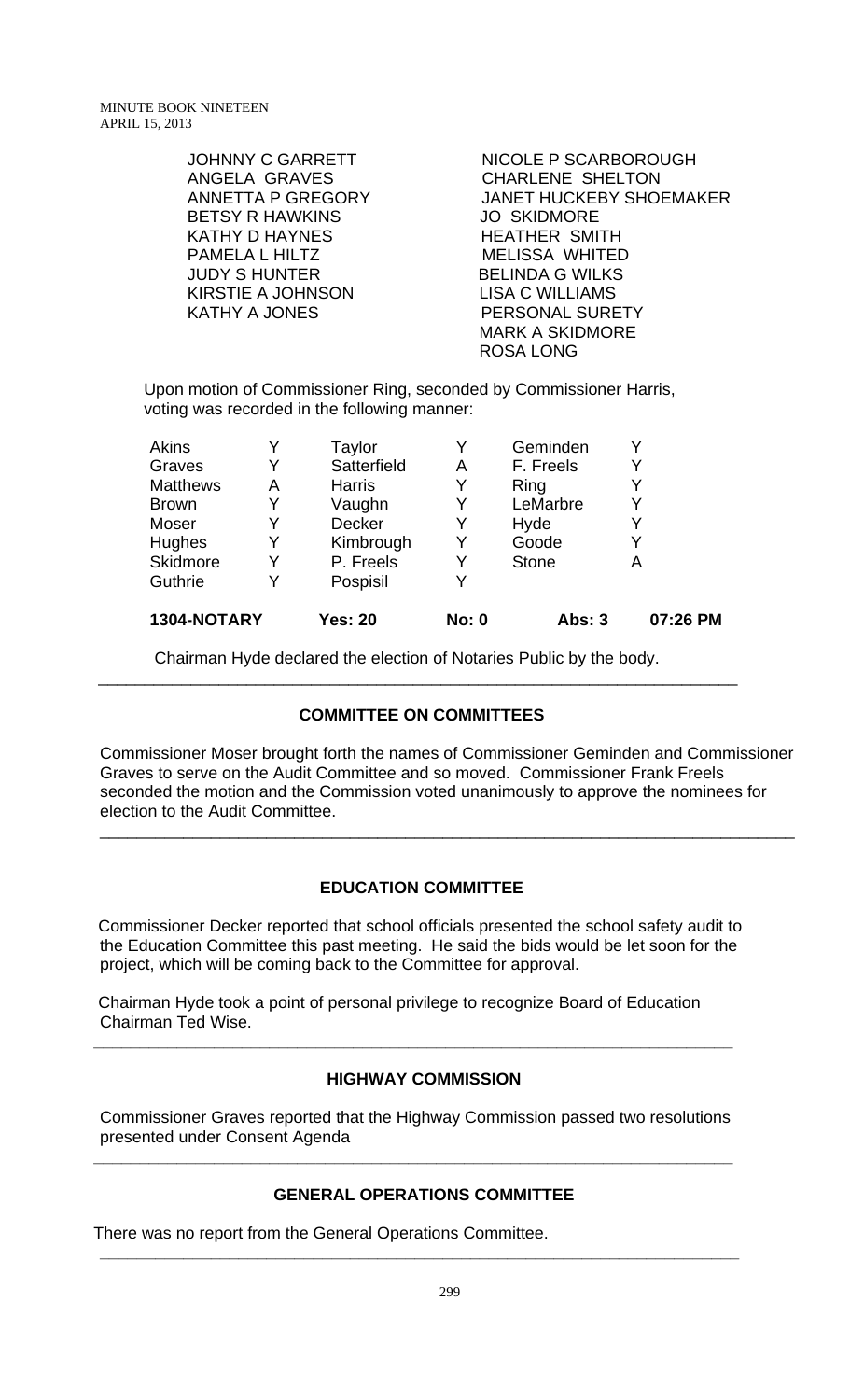### **EMERGENCY SERVICES COMMITTEE**

 Commissioner Vaughn stated that Sheriff Sonny Weatherford has hired 13 School Resource Officers and that all of them had been accepted for training into the state police academy.

**\_\_\_\_\_\_\_\_\_\_\_\_\_\_\_\_\_\_\_\_\_\_\_\_\_\_\_\_\_\_\_\_\_\_\_\_\_\_\_\_\_\_\_\_\_\_\_\_\_\_\_\_\_\_\_\_\_\_\_\_\_\_\_\_\_\_\_\_\_** 

#### **PUBLIC SERVICES COMMITTEE**

There was no report from the Public Services Committee.

## **LEGISLATIVE COMMITTEE**

**\_\_\_\_\_\_\_\_\_\_\_\_\_\_\_\_\_\_\_\_\_\_\_\_\_\_\_\_\_\_\_\_\_\_\_\_\_\_\_\_\_\_\_\_\_\_\_\_\_\_\_\_\_\_\_\_\_\_\_\_\_\_\_\_\_\_\_\_\_** 

Commissioner Pospisil introduced the following resolution and moved for approval. Commissioner Taylor seconded the motion.

# **1304-01 A RESOLUTION TO SHOW OUR SUPPORT OF THE RIGHTS OF THE PEOPLE TO KEEP AND BEAR ARMS**

 **WHEREAS,** the Constitution of the United States is the highest law in the land and is supreme over any laws passed that conflict with its terms; and

**WHEREAS,** the Second Amendment of the Constitution of the United States declares one of the many fundamental, unalienable rights guaranteed to citizens of the United States, namely that "A well-regulated militia, being necessary to the security of a free state, the right of the people to keep and bear arms, shall not be infringed"; and

**WHEREAS**, Article I, Section 26 of the Constitution for the sovereign State of Tennessee further protects this fundamental freedom, leaving a right of the legislature to regulate the bearing of arms, but otherwise not permitting that body to infringe upon this right; and

**WHEREAS**, Sumner County, Tennessee, is a political subdivision of the State of Tennessee and, thus, any action taken by Sumner County or its agents, including the Sheriff of Sumner County, is an action of the State of Tennessee; and

**WHEREAS**, to that end, among others, the Sumner County Commission members and the Sheriff of Sumner County each took an oath to protect and defend the Constitutions of the United States and of the sovereign State of Tennessee, including but not limited to protecting the aforementioned fundamental rights of the people to keep and bear arms; and

**WHEREAS**, good citizens from all sides of the political spectrum, even upon disagreeing regarding the extent of the aforementioned rights so enumerated, agree that these rights must be protected and that, further, in their exercise they serve to check the excesses of the government of a free people; and

**WHEREAS**, there has been certain rhetoric of late, the same part of a national discussion, that if brought to fruition could infringe upon these rights of the people; and

**WHEREAS**, such rhetoric has been borne out of a recent tragedy, namely a much publicized shooting and murder in Sandy Hook, Connecticut, this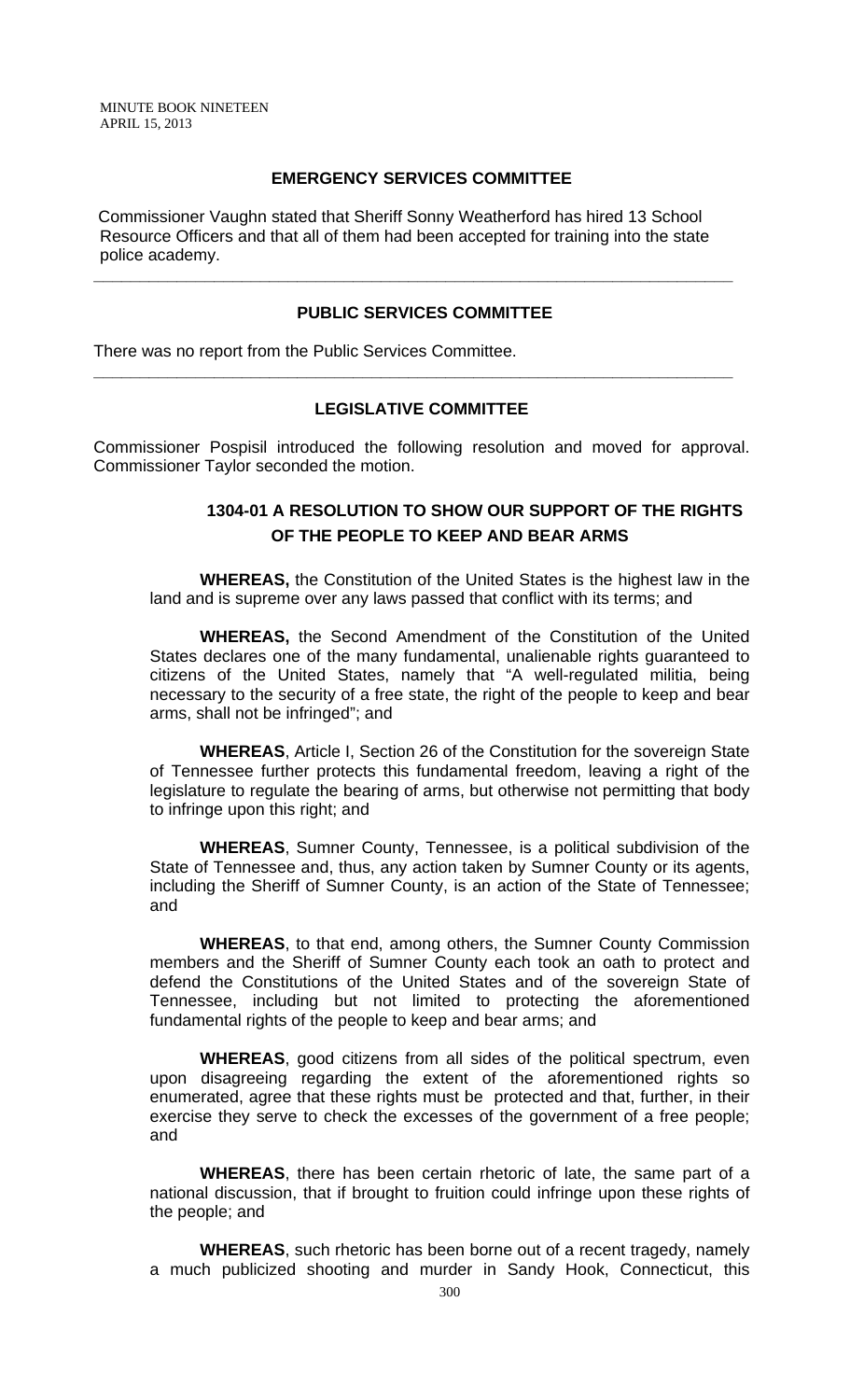Commission not being unsympathetic to the losses of those families, but at the same time resolved in purpose to protect and defend the rights of the people as per the oaths of its respective members.

**NOW, THEREFORE BE IT RESOLVED** that the Sumner County Commission hereby supports and requests the legislature of the State of Tennessee to adopt and enact any and all measures as may be necessary to reject and nullify the enforcement of any federal acts, laws, executive orders, rules or regulations in violation of the Second Amendment of the Constitution of the United States and the Constitution of the State of Tennessee; and

**BE IT FURTHER RESOLVED,** that we call upon the State of Tennessee to adopt and enact any and all measures which would clarify the Sheriff's duty and responsibility to defend the citizens of the State of Tennessee against infringement by the federal government; and

**BE IT FURTHER RESOLVED,** that this body requests the office of the Law Director to provide a copy of this resolution to our State delegation to show our support for this action.

**\_\_\_\_\_\_\_\_\_\_\_\_\_\_\_\_\_\_\_\_\_\_\_\_\_\_\_\_\_\_\_\_\_\_\_\_\_\_\_\_\_\_\_\_\_\_\_\_\_\_\_\_\_\_\_\_\_\_\_\_\_\_\_\_**

Commissioner Kimbrough moved, seconded by Commissioner Ring, to amend the resolution to encourage the defense of the  $10^{th}$  amendment and enforcement of the  $14^{th}$ amendment of the United States Constitution in the language of the resolution. Commissioner Kimbrough later said that his intent with the motion was to substitute the second amendment with the  $10<sup>th</sup>$  and  $14<sup>th</sup>$  amendments.

The electronic voting was recorded in the following manner:

## **INCLUDE 10TH AND 14TH AMENDMENTS**

| 1304-01.1       |   | <b>Yes: 22</b> | <b>No: 0</b> |   | Abs: 1       | 07:34 PM |
|-----------------|---|----------------|--------------|---|--------------|----------|
| Guthrie         |   | Pospisil       |              | Y |              |          |
| Skidmore        | Y | P. Freels      |              | Y | <b>Stone</b> |          |
| Hughes          | Y |                | Kimbrough    | Y | Goode        | Y        |
| Moser           |   | Decker         |              | A | Hyde         |          |
| <b>Brown</b>    | Y | Vaughn         |              | Y | LeMarbre     | Y        |
| <b>Matthews</b> | Y | <b>Harris</b>  |              | Y | Ring         | Y        |
| Graves          | Y | Satterfield    |              | Y | F. Freels    | Y        |
| Akins           |   | Taylor         |              | Y | Geminden     |          |

\_\_\_\_\_\_\_\_\_\_\_\_\_\_\_\_\_\_\_\_\_\_\_\_\_\_\_\_\_\_\_\_\_\_\_\_\_\_\_\_\_\_\_\_\_\_\_\_\_\_\_\_\_\_\_\_

Chairman Hyde declared the resolution approved by the body

Commissioner Goode moved, seconded by Commissioner LeMarbre, to amend the resolution to keep the parts of the resolution that have to do with the Second Amendment up until the second topic begins and to make that section a different resolution. Commissioner Goode later clarified that his motion would delete the last three paragraphs and separate resolutions for the other issues or refer them to Legislative Committee for further review.

The electronic voting was recorded in the following manner:

## **REMOVE LAST THREE PARAGRAPHS**

| Akins           | N | Taylor        | N | Geminden  |  |
|-----------------|---|---------------|---|-----------|--|
| Graves          | N | Satterfield   | N | F. Freels |  |
| <b>Matthews</b> | N | <b>Harris</b> | N | Ring      |  |
| <b>Brown</b>    |   | Vaughn        | N | LeMarbre  |  |
| Moser           | N | <b>Decker</b> |   | Hyde      |  |
|                 |   |               |   |           |  |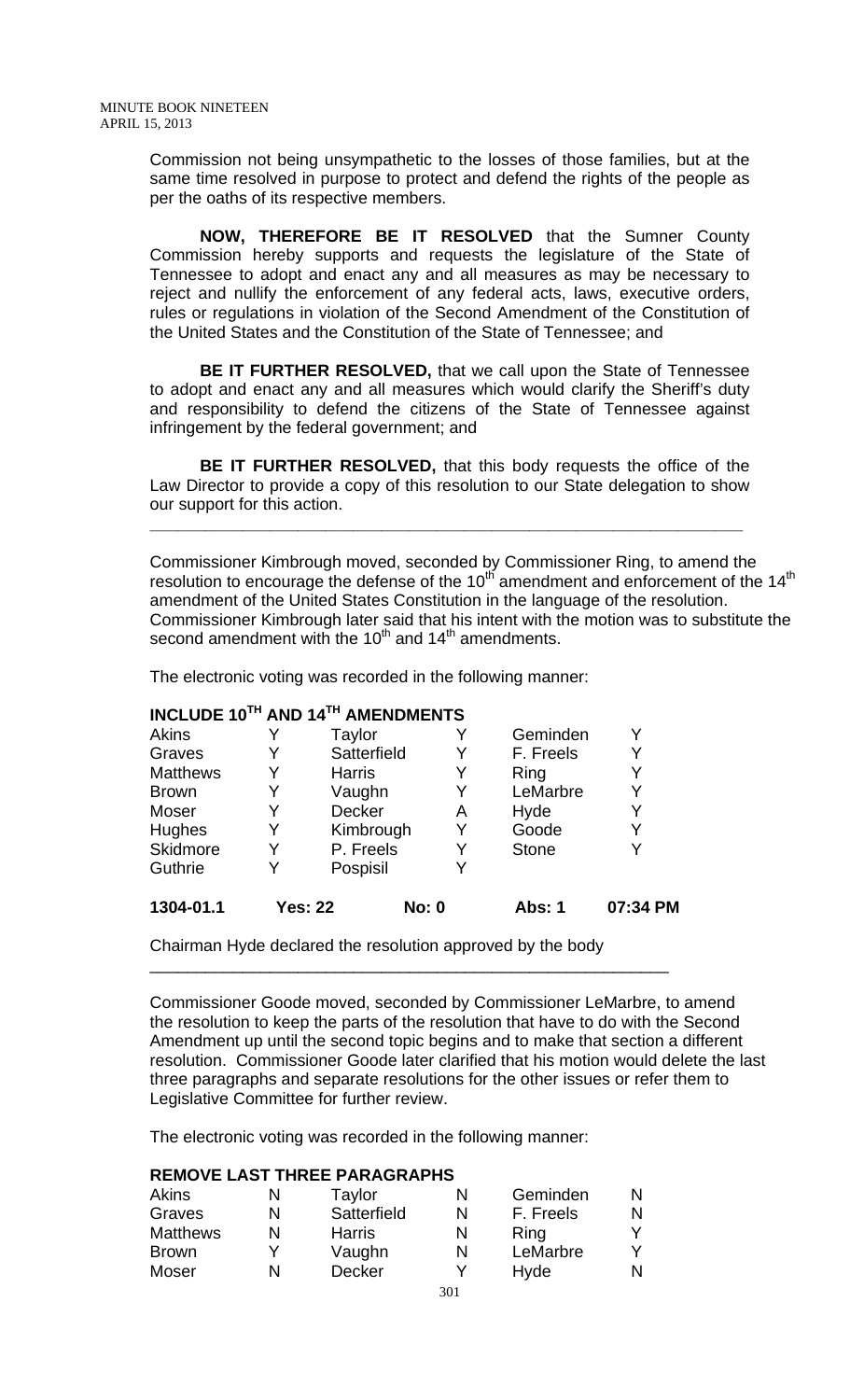| 1001010         | $\blacksquare$ |           | $\cdots$     |   |
|-----------------|----------------|-----------|--------------|---|
| <b>Guthrie</b>  |                | Pospisil  |              |   |
| <b>Skidmore</b> | N              | P. Freels | <b>Stone</b> | N |
| <b>Hughes</b>   |                | Kimbrough | Goode        | v |

| 1304-01.2 | <b>Yes: 7</b> | <b>No: 16</b> | Abs: 0 | 07:47 PM |
|-----------|---------------|---------------|--------|----------|
|           |               |               |        |          |

\_\_\_\_\_\_\_\_\_\_\_\_\_\_\_\_\_\_\_\_\_\_\_\_\_\_\_\_\_\_\_\_\_\_\_\_\_\_\_\_\_\_\_\_\_\_\_\_\_\_\_\_\_\_\_\_

Chairman Hyde declared the Motion failed to pass.

The electronic voting on the main motion as amended was recorded in the following manner:

| 1304-01         | <b>Yes: 20</b> | <b>No: 3</b>  |   | Abs: 0       | 07:47 PM |
|-----------------|----------------|---------------|---|--------------|----------|
| Guthrie         | Y              | Pospisil      | Y |              |          |
| Skidmore        | Y              | P. Freels     | Y | <b>Stone</b> | Y        |
| <b>Hughes</b>   | Y              | Kimbrough     | N | Goode        | Y        |
| Moser           | Y              | Decker        | N | Hyde         | Y        |
| <b>Brown</b>    | Y              | Vaughn        | Y | LeMarbre     | N        |
| <b>Matthews</b> | Y              | <b>Harris</b> | Y | Ring         | Y        |
| Graves          |                | Satterfield   | Y | F. Freels    | Y        |
| Akins           | Y              | Taylor        | Y | Geminden     | Y        |

Chairman Hyde declared the resolution approved by the body. The resulting resolution was prepared as follows:

# **1304-01 A RESOLUTION TO SHOW OUR SUPPORT OF (1) THE RIGHTS OF THE PEOPLE TO KEEP AND BEAR ARMS (2) TO DEFEND THE TENTH AMENDMENT AND (3) TO ABIDE BY THE FOURTEENTH AMENDMENT OF THE UNITED STATES CONSTITUTION**

 **WHEREAS,** the Constitution of the United States is the highest law in the land and is supreme over any laws passed that conflict with its terms; and

**WHEREAS,** the Second Amendment of the Constitution of the United States declares one of the many fundamental, unalienable rights guaranteed to citizens of the United States, namely that "A well-regulated militia, being necessary to the security of a free state, the right of the people to keep and bear arms, shall not be infringed"; and

**WHEREAS,** the Tenth Amendment of the Constitution of the United States declares that power not delegated to the United States nor prohibited by the States are reserved to the States or the people; and

**WHEREAS,** the Fourteenth Amendment of the Constitution of the United States declares, among other things, that all citizens should be given full and equal benefits of all laws; and

**WHEREAS**, Article I, Section 26 of the Constitution for the sovereign State of Tennessee further protects this fundamental freedom, leaving a right of the legislature to regulate the bearing of arms, but otherwise not permitting that body to infringe upon this right; and

**WHEREAS**, Sumner County, Tennessee, is a political subdivision of the State of Tennessee and, thus, any action taken by Sumner County or its agents, including the Sheriff of Sumner County, is an action of the State of Tennessee; and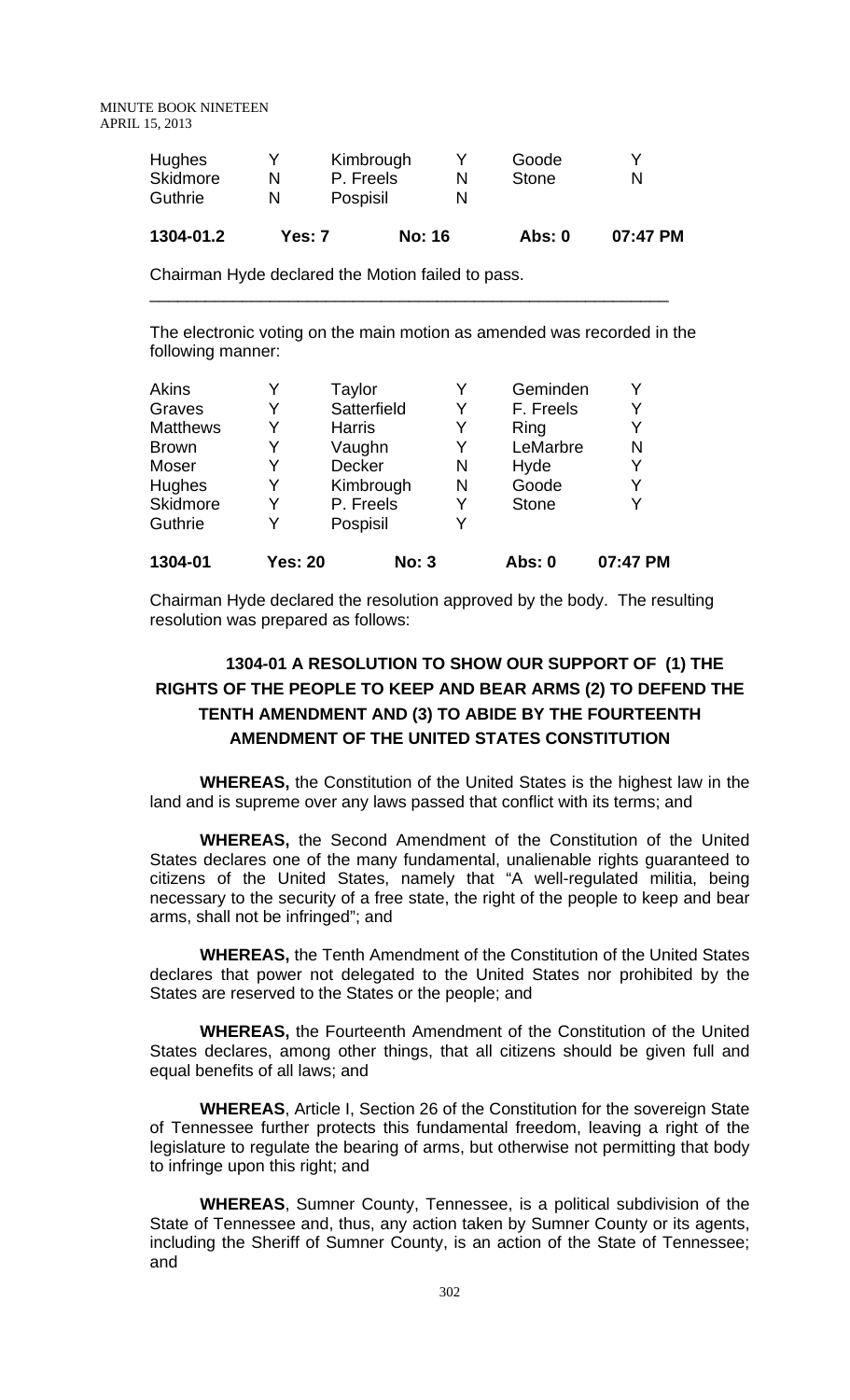**WHEREAS**, to that end, among others, the Sumner County Commission members and the Sheriff of Sumner County each took an oath to protect and defend the Constitutions of the United States and of the sovereign State of Tennessee, including but not limited to protecting the aforementioned fundamental rights of the people to keep and bear arms; and

**WHEREAS**, good citizens from all sides of the political spectrum, even upon disagreeing regarding the extent of the aforementioned rights so enumerated, agree that these rights must be protected and that, further, in their exercise they serve to check the excesses of the government of a free people; and

**WHEREAS**, there has been certain rhetoric of late, the same part of a national discussion, that if brought to fruition could infringe upon these rights of the people; and

**WHEREAS**, such rhetoric has been borne out of a recent tragedy, namely a much publicized shooting and murder in Sandy Hook, Connecticut, this Commission not being unsympathetic to the losses of those families, but at the same time resolved in purpose to protect and defend the rights of the people as per the oaths of its respective members.

**NOW, THEREFORE BE IT RESOLVED** that the Sumner County Commission hereby supports and requests the legislature of the State of Tennessee to adopt and enact any and all measures as may be necessary to reject and nullify the enforcement of any federal acts, laws, executive orders, rules or regulations in violation of the Second Amendment of the Constitution of the United States and the Constitution of the State of Tennessee; and

**BE IT FURTHER RESOLVED,** that we call upon the State of Tennessee to adopt and enact any and all measures which would clarify the Sheriff's duty and responsibility to defend the citizens of the State of Tennessee against infringement by the federal government; and

**BE IT FURTHER RESOLVED,** that this body requests the office of the Law Director to provide a copy of this resolution to our State delegation to show our support for this action.

**\_\_\_\_\_\_\_\_\_\_\_\_\_\_\_\_\_\_\_\_\_\_\_\_\_\_\_\_\_\_\_\_\_\_\_\_\_\_\_\_\_\_\_\_\_\_\_\_\_\_\_\_\_\_\_\_\_\_\_\_\_\_\_\_**

Commissioner Pospisil introduced the following resolution and moved for approval. Commissioner Goode seconded the motion.

#### **1304-02 A RESOLUTION IN SUPPORT OF HOUSE BILL 381/SENATE BILL 523 INCREASING CLASS C AND D BUSES OPERATING IN THE 16TH AND 17TH**

## **YEAR OF SERVICE FROM 200,000 MILES TO 250,000 MILES TO REMAIN ELIGIBLE FOR OPERATION**

**WHEREAS**, the Tennessee General Assembly will soon be considering House Bill 381/Senate Bill 523 which would increase Class C and D buses operating in the  $16<sup>th</sup>$  and 17th years of service from 200,000 miles to 250,000 miles to remain eligible for operation; and

**WHEREAS**, the Board of County Commissioners for Sumner County finds that this would create a substantial savings to the residents of Sumner County in the operation and replacement costs of Class C and D buses in the county schools; and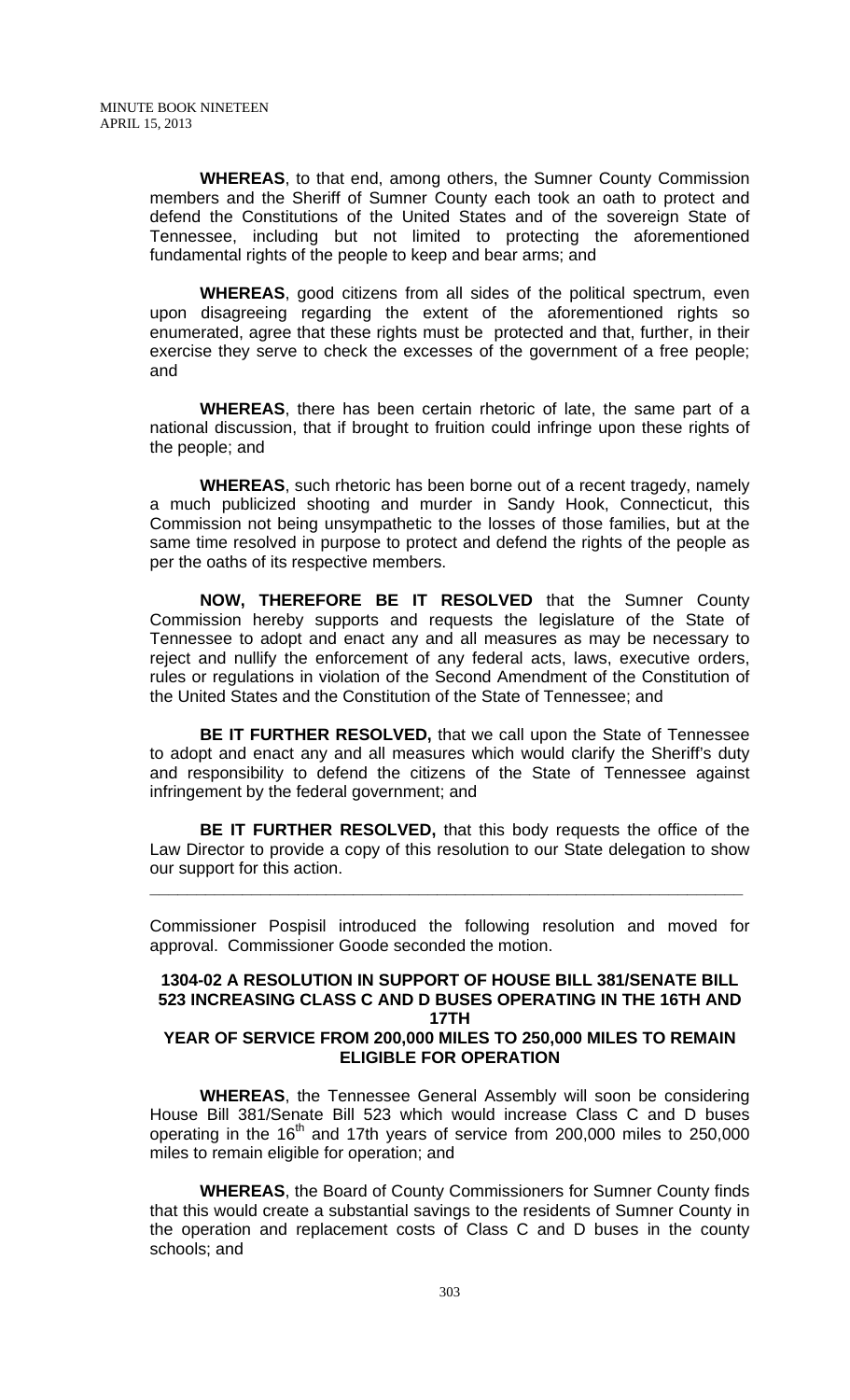**WHEREAS**, the Board of County Commissioners for Sumner County finds that it is in the best interest of the residents of Sumner County to urge their legislators to support House Bill 381/Senate Bill 523.

**NOW THEREFORE, BE IT RESOLVED** by the Board of County Commissioners of Sumner County to urge their legislators, to support House Bill 381/Senate Bill 523 which changes the mileage that Class C and D buses operating in the 16<sup>th</sup> and 17<sup>th</sup> year of service must have to remain eligible for operation by a local education or contracted provider from less than 200,000 miles to less than 250,000 miles; and

**BE IT FURTHER RESOLVED** that the Office of the Law Director shall immediately forward this resolution to our state legislative delegation for their consideration.

**\_\_\_\_\_\_\_\_\_\_\_\_\_\_\_\_\_\_\_\_\_\_\_\_\_\_\_\_\_\_\_\_\_\_\_\_\_\_\_\_\_\_\_\_\_\_\_\_\_\_\_\_\_\_\_\_\_\_\_\_\_\_\_\_**

The electronic voting was recorded in the following manner:

| Akins           |                | Taylor        |   | Geminden     | Y        |
|-----------------|----------------|---------------|---|--------------|----------|
| Graves          | Y              | Satterfield   | Y | F. Freels    | Y        |
| <b>Matthews</b> | Y              | <b>Harris</b> | Y | Ring         | Y        |
| <b>Brown</b>    | Y              | Vaughn        | Y | LeMarbre     | Y        |
| Moser           | Y              | <b>Decker</b> | Y | Hyde         | Y        |
| Hughes          | Y              | Kimbrough     | Y | Goode        | Y        |
| Skidmore        | Y              | P. Freels     | Y | <b>Stone</b> | Y        |
| Guthrie         | Y              | Pospisil      |   |              |          |
| 1304-02         | <b>Yes: 23</b> | <b>No: 0</b>  |   | Abs: 0       | 07:49 PM |

\_\_\_\_\_\_\_\_\_\_\_\_\_\_\_\_\_\_\_\_\_\_\_\_\_\_\_\_\_\_\_\_\_\_\_\_\_\_\_\_\_\_\_\_\_\_\_\_\_\_\_\_\_\_\_\_

Chairman Hyde declared the resolution approved by the body

Commissioner Pospisil introduced the following resolution and moved for approval. Commissioner Taylor seconded the motion.

## **1304-03 A RESOLUTION EXPRESSING OUR OPPOSITION, TO OUR STATE DELEGATES TO ANY BILLS CREATING CONVENIENCE VOTING CENTERS**

 **BE IT RESOLVED** by the Sumner County Board of County Commissioners meeting in regular session on this the 15<sup>th</sup> day of April, 2013, that this body does express to our state delegation, the opposition of this body to HB703/SB907 or any bills creating convenience voting; and

**BE IT FURTHER RESOLVED** that the office of the Law Director is to forward a copy of this resolution to our state delegates.

After discussion, the electronic voting was recorded in the following manner:

| 1304-03         | Yes: 14 | <b>No: 9</b>  |   | Abs: 0       | 07:49 PM |
|-----------------|---------|---------------|---|--------------|----------|
| Guthrie         | N       | Pospisil      | Y |              |          |
| Skidmore        | Y       | P. Freels     | Y | <b>Stone</b> | Y        |
| Hughes          | N       | Kimbrough     | N | Goode        | N        |
| Moser           | Y       | Decker        | N | Hyde         | Y        |
| <b>Brown</b>    | N       | Vaughn        | Y | LeMarbre     | N        |
| <b>Matthews</b> | Y       | <b>Harris</b> | Y | Ring         | N        |
| Graves          | Y       | Satterfield   | N | F. Freels    | Y        |
| Akins           |         | Taylor        |   | Geminden     |          |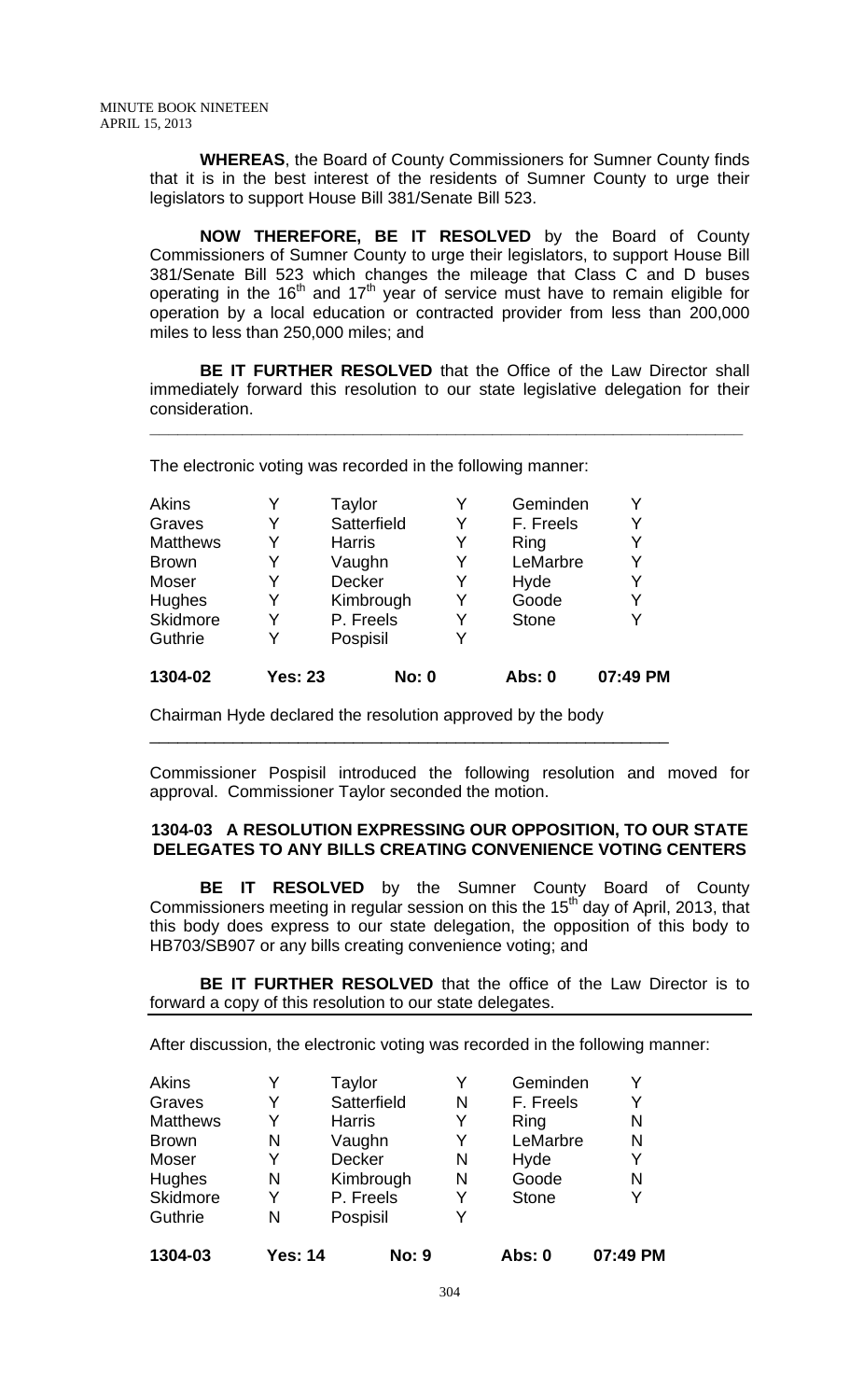Chairman Hyde declared the resolution approved by the body.

## **RULES AND PROCEDURES**

**\_\_\_\_\_\_\_\_\_\_\_\_\_\_\_\_\_\_\_\_\_\_\_\_\_\_\_\_\_\_\_\_\_\_\_\_\_\_\_\_\_\_\_\_\_\_\_\_\_\_\_\_\_\_\_\_\_\_\_\_\_\_\_\_\_\_\_\_\_** 

There was no report from the Rules and Procedures Committee.

### **FINANCIAL MANAGEMENT COMMITTEE**

**\_\_\_\_\_\_\_\_\_\_\_\_\_\_\_\_\_\_\_\_\_\_\_\_\_\_\_\_\_\_\_\_\_\_\_\_\_\_\_\_\_\_\_\_\_\_\_\_\_\_\_\_\_\_\_\_\_\_\_\_\_\_\_\_\_\_\_\_\_** 

 Commissioner Frank Freels stated that the Financial Management Committee will bring a plan to the Commission next month about moving the Board of Education employees to the County.

#### **BUDGET COMMITTEE**

Commissioner Stone introduced the following resolution and moved for approval. Commissioner Matthews seconded the motion.

## **1304-04 A RESOLUTION APPROPRIATING \$\$30,800.25 FROM PREVIOUSLY DESIGNATED FUNDS FOR THE FUNDING OF THE FISCAL YEAR 2013 VOLUNTEER STATE SCHOLARSHIP PAYMENTS**

 **BE IT RESOLVED** by the Sumner County Board of County Commissioners meeting in regular session on this the 15<sup>th</sup> day of April, 2013 that this body does hereby appropriating \$30,800.25 from previously designated funds for funding for the fiscal year 2013 Volunteer State Scholarships as shown on the attachment herewith.

Commissioner Stone corrected the resolution to re-state the appropriation amount as \$30,800.25 instead of \$28,644.25, as noted above in the corrected resolution.

The electronic voting was recorded in the following manner:

| 1304-04         | <b>Yes: 23</b> | <b>No: 0</b>  |   | Abs: 0          | 08:08 PM |
|-----------------|----------------|---------------|---|-----------------|----------|
| Pospisil        |                | Ring          | ٧ |                 |          |
| P. Freels       |                | <b>Stone</b>  | Y | Guthrie         | Y        |
| Kimbrough       |                | Goode         | Y | <b>Skidmore</b> | Y        |
| Decker          | Y              | Hyde          | Y | Hughes          | Y        |
| Vaughn          |                | LeMarbre      | Y | Moser           | Y        |
| <b>Matthews</b> |                | <b>Harris</b> | Y | <b>Brown</b>    | Y        |
| Graves          |                | Satterfield   | Y | F. Freels       | Y        |
| <b>Akins</b>    |                | Taylor        |   | Geminden        | Y        |

Chairman Hyde declared the resolution approved by the body on the first and final reading.

\_\_\_\_\_\_\_\_\_\_\_\_\_\_\_\_\_\_\_\_\_\_\_\_\_\_\_\_\_\_\_\_\_\_\_\_\_\_\_\_\_\_\_\_\_\_\_\_\_\_\_\_\_\_\_\_

Commissioner Stone introduced the following resolution and moved for approval. Commissioner Matthews seconded the motion.

## **1304-05 A RESOLUTION APPROPRIATING UP TO \$57,000.00 FROM CAPITAL FUNDS FOR COUNTY PHONE SYSTEM REPAIRS AND RENOVATION**